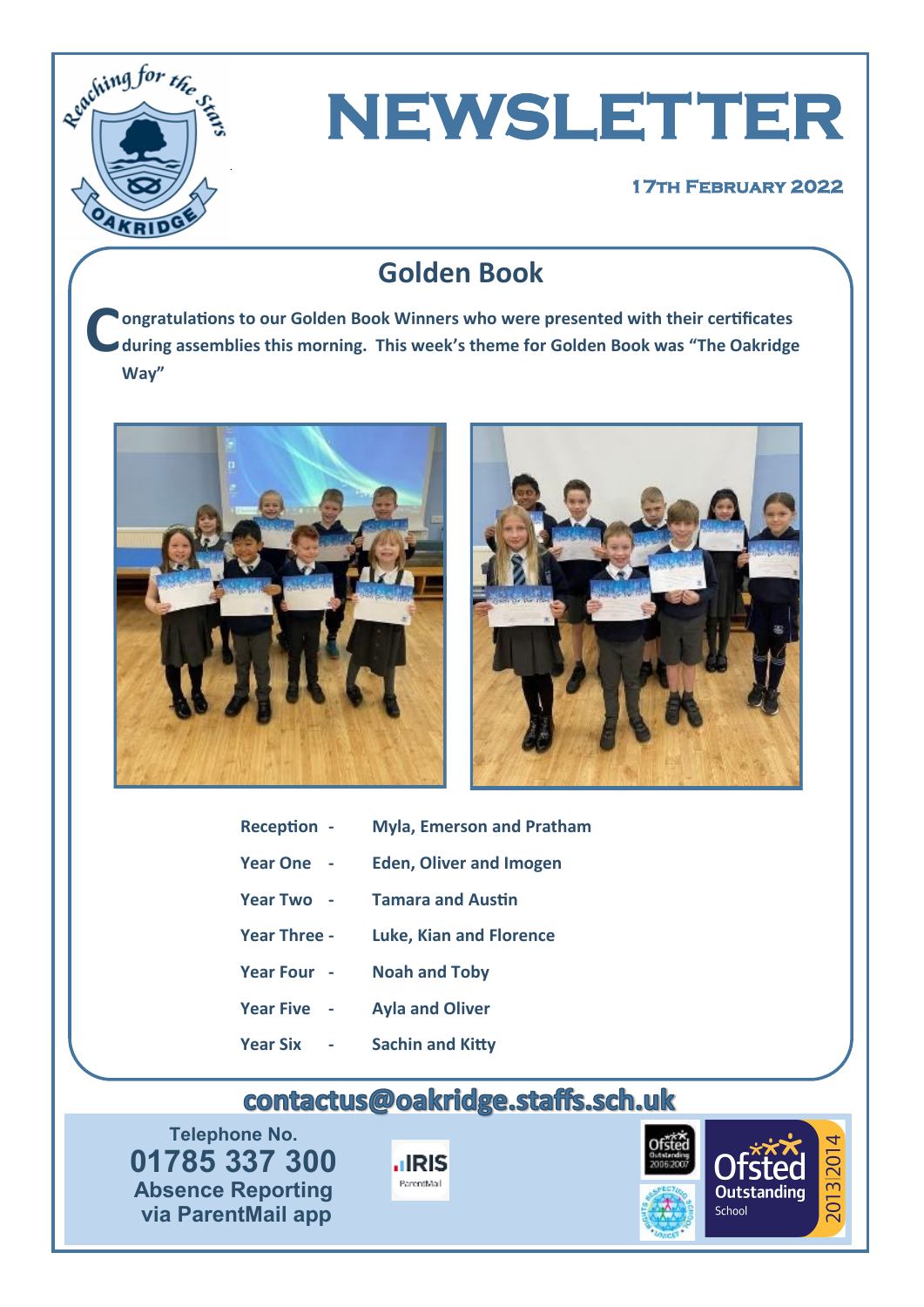### **House Winners**

C ongratulations to the winning houses from each year group who enjoyed a mug of hot chocolate and a sausage sandwich as well as 15 minutes extra break this morning. Well done to you all!

The winners were:- Reception-Ursa, Year One-Ursa, Year Two-Draco, Year Three-Ursa, Year Four-Orion, Year Five-Draco and Year Six—Draco.

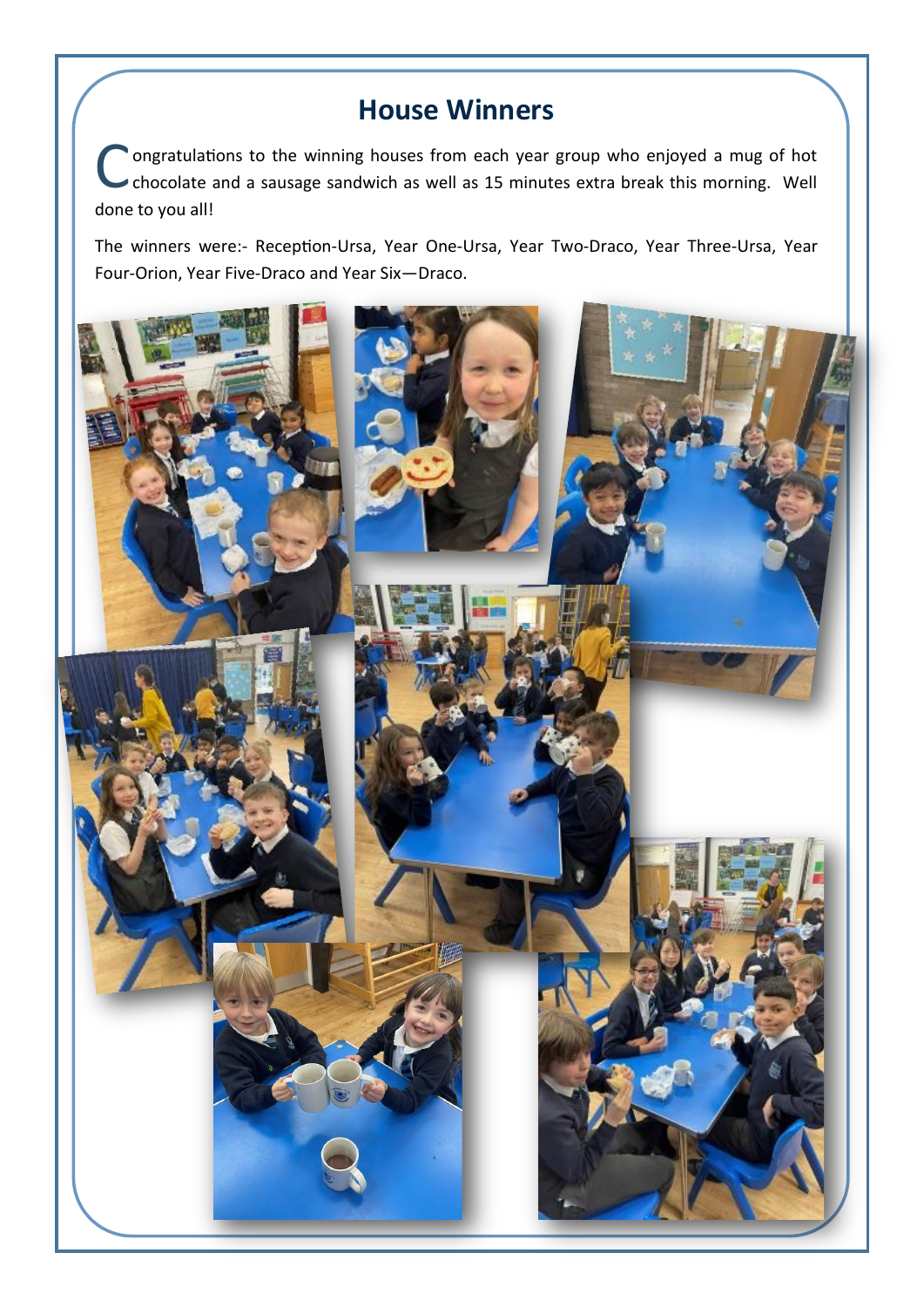## **Year Five Residential Visit to Standon Bowers**

O ur Year Five children are all looking forward to their residential visit to Standon Bowers from 28th March to 1st April.

If you have a child in Year Five can we please remind you that payment in full for the visit is due by 21st March at the latest and can be paid for via your ParentPay account. Thank you to those who have already paid in full.

Just a reminder that there is a meeting after school on for parents of children in Year Five to find out more information about the visit and what to take. If you are unable to attend the meeting, handouts will be available from the class teacher.

### **Safer Internet Day**

S afer Internet Day is an event organised by<br>the [UK Safer Internet Centre,](https://www.saferinternetday.org/en-GB/) which aims to C afer Internet Day is an event organised by promote safe, responsible and positive use of internet technology.

The theme of Safer Internet Day 2022 was 'All fun and games? Exploring respect and relationships online'.

This week all pupils took part in assemblies which took a closer look at online gaming, streaming and video sites that have chat functions and raising awareness about potential safety issues.

Information about internet safety and how you can protect your children can be found on our school website.



#### **Parents Evening**

T hank you to all the parents who have made appointments and attended the two evenings this week and for the many lovely positive comments that we received.

Can we also thank everyone for following all the arrangements so respectfully which ensured that the two evenings flowed so smoothly.

Once again thank you all for your continued support.

#### **Nursery Applications**

If you wish to apply for a place in<br>our morning Nursery to start in f you wish to apply for a place in September 2022 applications can be made via our school website at Key Information / Admissions where you can download an application from. Once complete the form should be emailed to

admissions@oakridge.staffs.sch.uk.

The closing date to submit your application is 14th March 2022 and applications can now be made. Places will be offered, by ourselves, no later than 21st March 2022.

If you would like to visit our Nursery we have an open day planned on Friday 4th March at 10.30. Please contact the school office if you would like to book a place.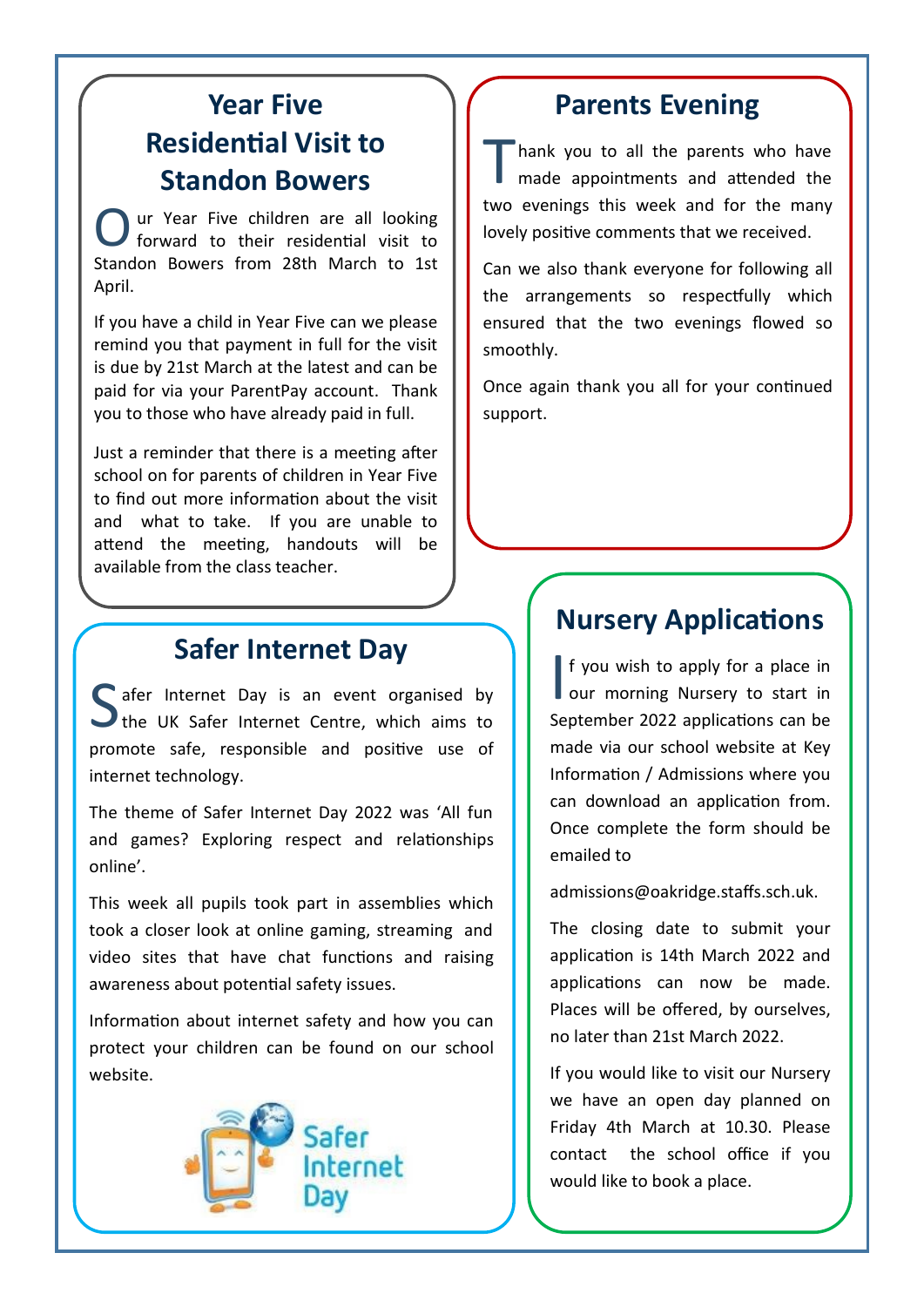## **Year One and Two Visit to Cannock Chase Museum**

O n Wednesday 9th March, Year 1 and Year 2 children will be visiting the Museum of Cannock Chase where, as part of their knowledge and understanding of the World, they will be exploring the history of toys and games through a series of workshops.

We will be leaving school at 9.15 am and will return to school at approximately 3.00pm. School uniform should be worn.

Children will need a packed lunch for dinnertime, could you please put this in a backpack so the children's hands can be kept free.

Contributions of £13.75 are invited towards the cost, payable via your Parent Pay account. Please note that if there are insufficient contributions the visit may need to be cancelled.



## **World Book Day**

O n Thursday 3rd March we will be celebrating World Book Day.

As part of our celebration the children can dress up as a book character – either fiction or non-fiction.

We look forward to seeing all of your wonderful costumes!



#### Don't Forget!

No after school sporting club on Monday 28th February due to a staff meeting.

## **Year Three and Four Egyptian Day**

O n Thursday  $10^{th}$  March, Year 3 and 4 will have the opportunity to welcome a historical expert to school to begin their learning on 'How much did the Egyptians achieve'. During the day children will explore Egyptian Artefacts, take part in Tomb Building and mummification workshops If your child could dress up for the day it would be appreciated as it would add to the atmosphere.

Contributions of £7.00 are invited towards the cost, payable via your Parent Pay account. Please note that if there are insufficient contributions the workshop may need to be cancelled.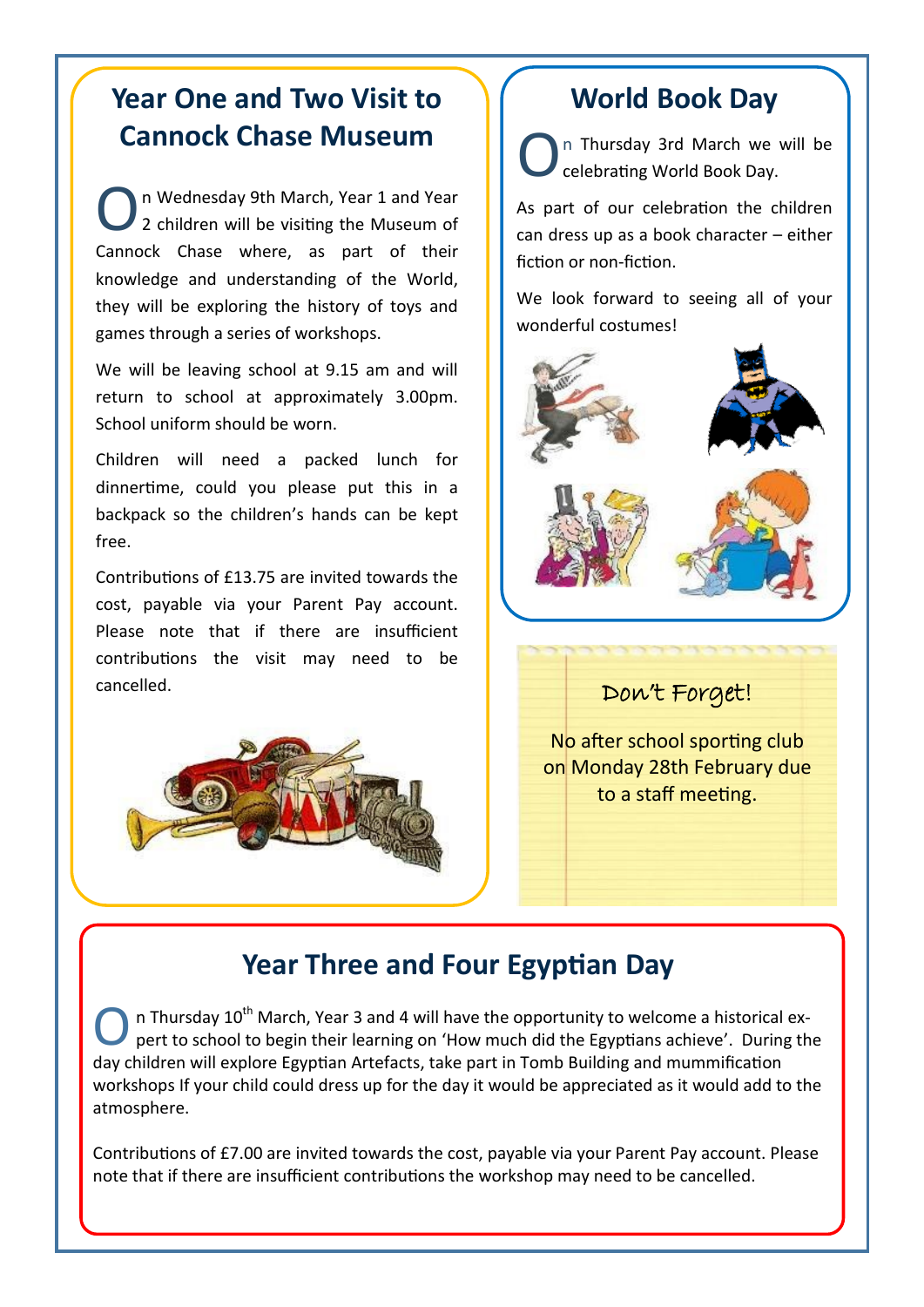#### **Inter-house Sportshall Athletics Competitions**

S portshall Athletics is an indoor form of athletics for children between the ages of 4 and 15. It is the largest competition programme in schools in the UK. Sportshall Athletics involves traditional Athletics disciplines such as running, jumping, and throwing events, but with a few twists. As a school, we have taken part in inter-school sportshall athletics competitions in recent years which have been organised by 'School Games'. When taking part in the events, it became clear that we could implement many of the skills and disciplines within school. We have adapted the sportshall events to ensure they are suitable to take place in our school hall.

Over the last few weeks, sportshall athletics has been the focus of children's curriculum P.E. lessons, as they have prepared for their inter-house competitions. The competitions themselves are made up field events, and track events. Field events include: Soft Javelin Throw, Target Roll, Long Jump, Triple Jump, and Speed Bounce. The track events consist of 4 different relay races: 4x1 Lap, 2x2 Lap, 2x3 Lap, and 4x1 Lap Hurdles.

During their P.E. lessons this half-term, children have had the opportunity to practice all events, and improve their skills for each one, before deciding as a house team, which children would do which events.

Over the last 10 days, each class has loved taking part in their own competition. Children have enjoyed their events, as well as cheering on their friends and housemates. The competitions have all been hugely successful with children demonstrating resilience, teamwork, determination, respect, and a sporting attitude, as well as putting the Oakridge Way in to practice. It was also fantastic to hold our first inter-house sporting competition in our new house teams. When collating the new house teams in the summer, we tried to ensure that sporting ability was spread evenly across the house teams in each class, in order to make events such as this as fair and as interesting for the children as possible. With this in mind, it's been fantastic to see each house team win at least one competition each over the last 10 days.

Full results over the page.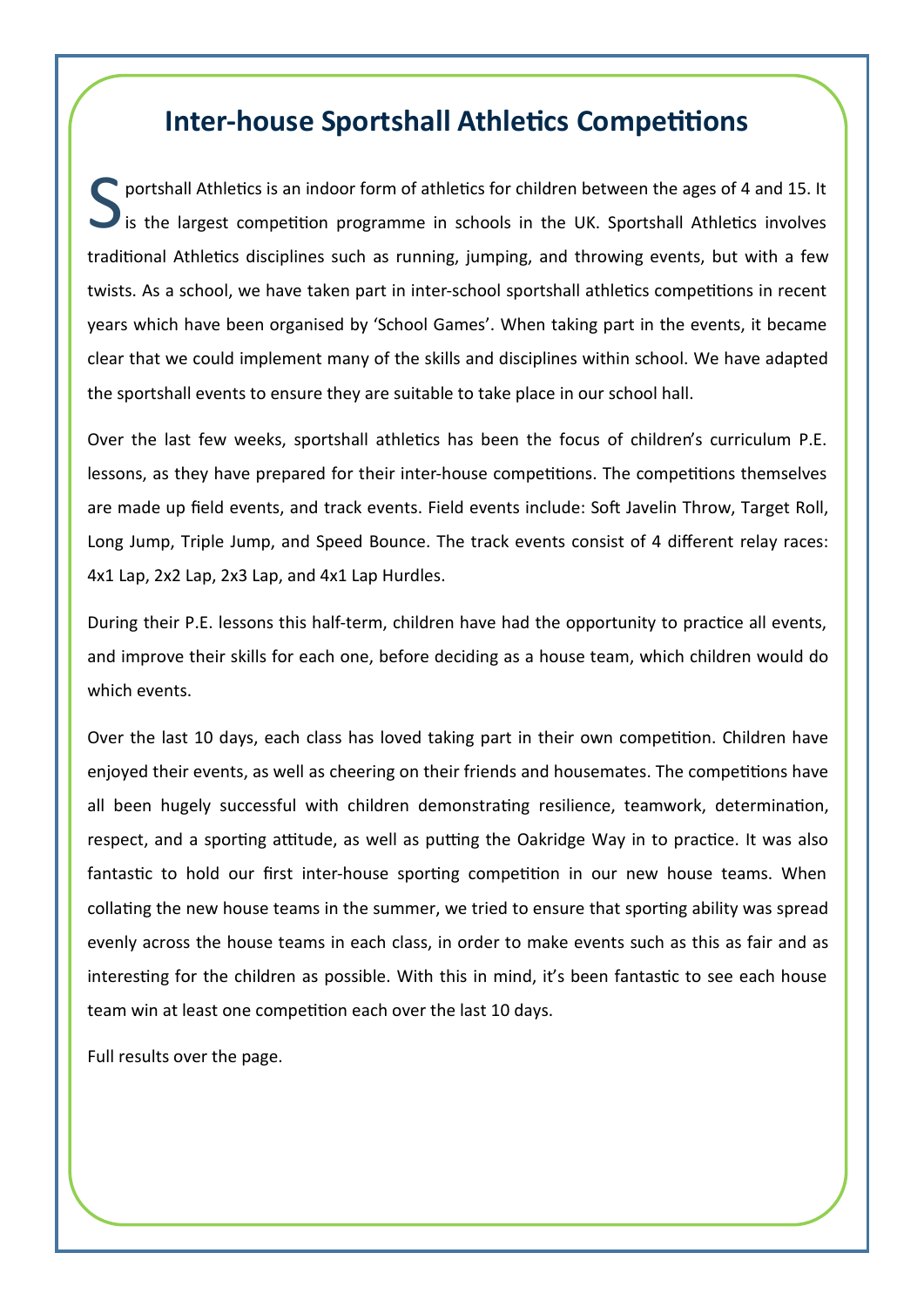## **Inter-house Competition Winners**

ongratulations to the winners of each competition who were as follows:







**Year 1 – Orion Year 2 – Ursa Year 3 – Draco & Pegasus**







**Year 4 – Ursa Year 5 – Pegasus Year 6 – Draco.**